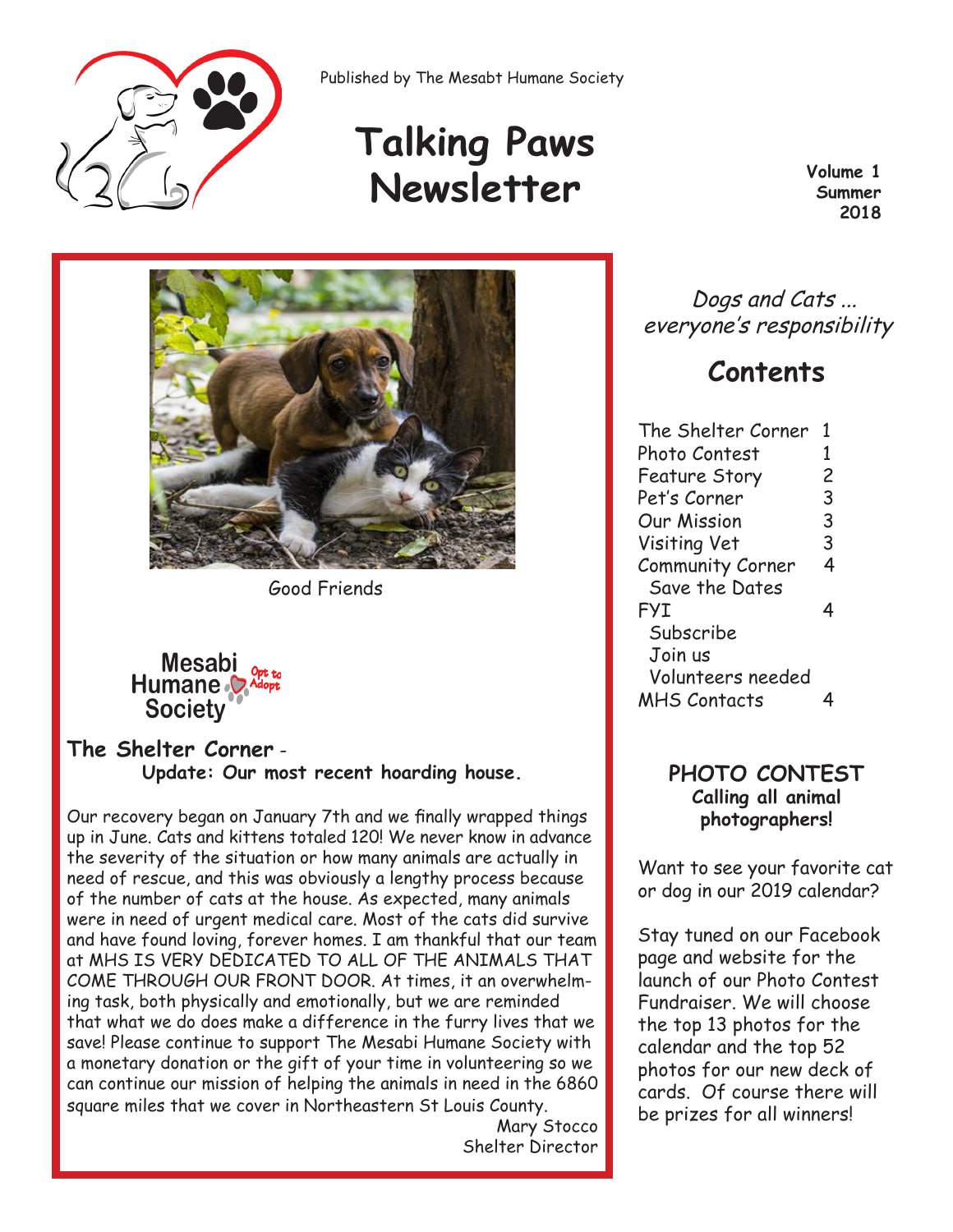

### **Our Story: The Beginning of The Mesabi Humane Society**

**Excerpts from the original article by Barb Ofstad Published in HometownFocus.us April 6, 2018**

**AUTUMN OF 1977** Frustration was the reason for a neighborhood meeting. In a rural community in St. Louis County a large thin, illlooking stray wandered into a yard full of children.This poor dog was cared for by two ladies for three weeks. The dog's family lived just two miles away but had been spending their time 24/7 in a local hospital with a very sick child, so they did not hear the radio or see the "Found Dog" posters in the area.

FRUSTRATION: Many phone calls were made to local law enforement agencies and Iron Range town officials while trying to find where this animal could be housed until the owners were located. The St. Louis County commissioner said "there is no help for this problem because it took place in an unorganized township." There were few, if any towns on the Iron Range with programs/services/sheltering for freeroaming, lost, abandoned or unwanted animals.

Hundreds of letters and phone calls led to a meeting with the Minnesota Humane Society's director, Ruth DuShane in St. Paul. She suggested ways to create a humane society, but our biggest problem was a lack of a centralized facilty to shelter and care for the animals in our area.

The Citizens for a Range Animal Shelter became a non-profit organization. Hundreds of volunteers had bake sales, bingo parties, raffles and membership drives to raise money to build an animal shelter. All expenses for these affairs were donated by the dedicated people involved. Legal services were donated by the Trenti Law firm of Virginia. Media announcements or promotions were donated by Mesabi Daily News. Many local veterinarians helped advise us. Land was acquired from a mining company.

Prior to the building we had no place to house the animals and volunteers opened their homes to the animals that were in need of rescue, shelter, medical care and more. Calls for help came from Ely, Nashwauk, Cotton, Ray, International Falls and Hibbing. Law enforcement proved to be helpful.

After \$30,000 was raised, a contract was made with Morton Buildings for the construction of the first animal shelter on the Iron Range. It was located on Southern Drive in Virginia (and still is). The Citizens for a Range Animal Shelter became an official humane society in the early 1980s. On a rainy day in October 1980 a transport truck from Morton Buildings arrived at the site and volunteers and two very husky VHS football team players unloaded the truck! Local cement companies, wiring companies, fencing companies, carpenters,

painters, and plumbers finished the building for the lowest costs they could.

The facility was open for business. It was managed and staffed by all volunteers for many years. Volunteers cleaned kennels and cat cages, walked dogs, groomed cats and answered calls from distressed pet owners who lost their pets. Pets not claimed were placed in reference-checked and inspected forever homes. A program was initiated to encourage alterations of adopted animals with the offer of a small rebate. Membership dues, donations and a few yearly fundraisers were the only sources of income.

Local grocery stores and pet food businesses supplied our food needs, saving hundreds of dollars per month.

The small group of concerned and dedicated people met monthly and formed a board directors. Committees handled every area of concern. As awareness of the facility and the great things being done grew, more funding was needed. Contracts with the surrounding communities, grants, and money from estates and memorials provided money to hire a manager/director and some regular staff. Additions have been made to the shelter building in recent years.

Since 1977 many people have been involved. To those who were part of this history...

THANK YOU.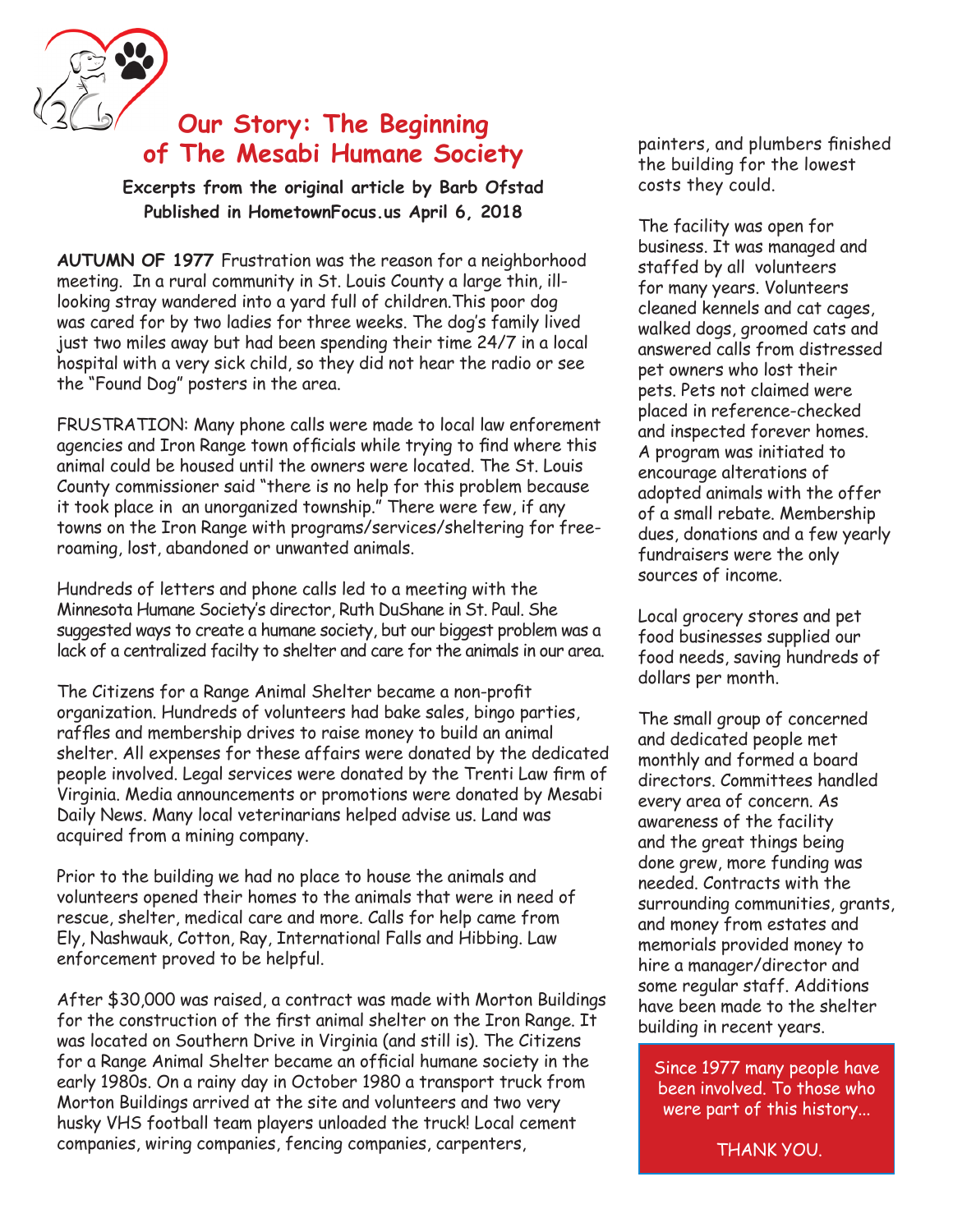# **PET'S CORNER -** MHS pets and their furever homes...



**Jim Duffy & Bobby V**



James Peter (Jim) Duffy of Mountain Iron, MN was a longtime supporter of The Mesabi Humane Society, both through regular donations of money and his adoption of several cats. Unfortunately, Jim died in January this year, however, his support for the shelter has continued through memorial donations.

Jim always loved nature and cared for wildlife and birds on his property, however - he wasn't born a cat lover. Only after his sister rescued a cat from euthansia at a vet in Duluth, and she and her sons dropped the cat at Jim's place, did he become a cat fanatic later adopting Sheila and then Cocopuff from our shelter. Beautiful Bobby V was his cat at the time of his death.

Bobby V still misses Jim and now lives with Jim's sister, Kathy Sahlberg, and her other pets in Duluth.



Please visit our website and like us on Facebook:

**https://www.mesabihumanesociety.org/ https://www.facebook.com/themesabihumanesociety/**



To promote the humane treatment of animals through sheltering, spaying and neutering, adoption & community education

# **VISITING VET**

**Adapted from MyDogIsCool.com**

**IS IT TOO HOT TO TAKE MY DOG ALONG?** We need to ask ourselves this every time we take our dog for a ride in the car.

**CAN WARM WEATHER KILL A DOG LEFT IN A CAR?** Yes. On warm days, cars heat up very quickly. When it is 85 degrees outside, the temperature inside a car, even with the windows cracked, can soar to 102 degrees in 10 minutes and 120 degrees in just 30 minutes. Even outside temperatures in the 70s can be dangerous to dogs.

**CAN LEAVING A DOG, FOR EVEN A MINUTE, BE TOO LONG?** Yes. Dogs rely on panting and are not able to sweat; dogs cannot cool themselves like people and their body temperature can quickly rise. Dogs left in the heat can suffer severe illness, organ damage or even death.

#### **SEE A DOG IN A HOT CAR?**

- Try to locate the dog's family
- Call animal control, the police, or 911 if the dog is in distress.
- If a dog is overcome by heat, wet its feet & coat with water, and seek veterinary care immediately.

Help keep dogs cool! Visit MyDogIsCool.com

**The Mesabi Humane Society Animal Control number is 218-410-3899**